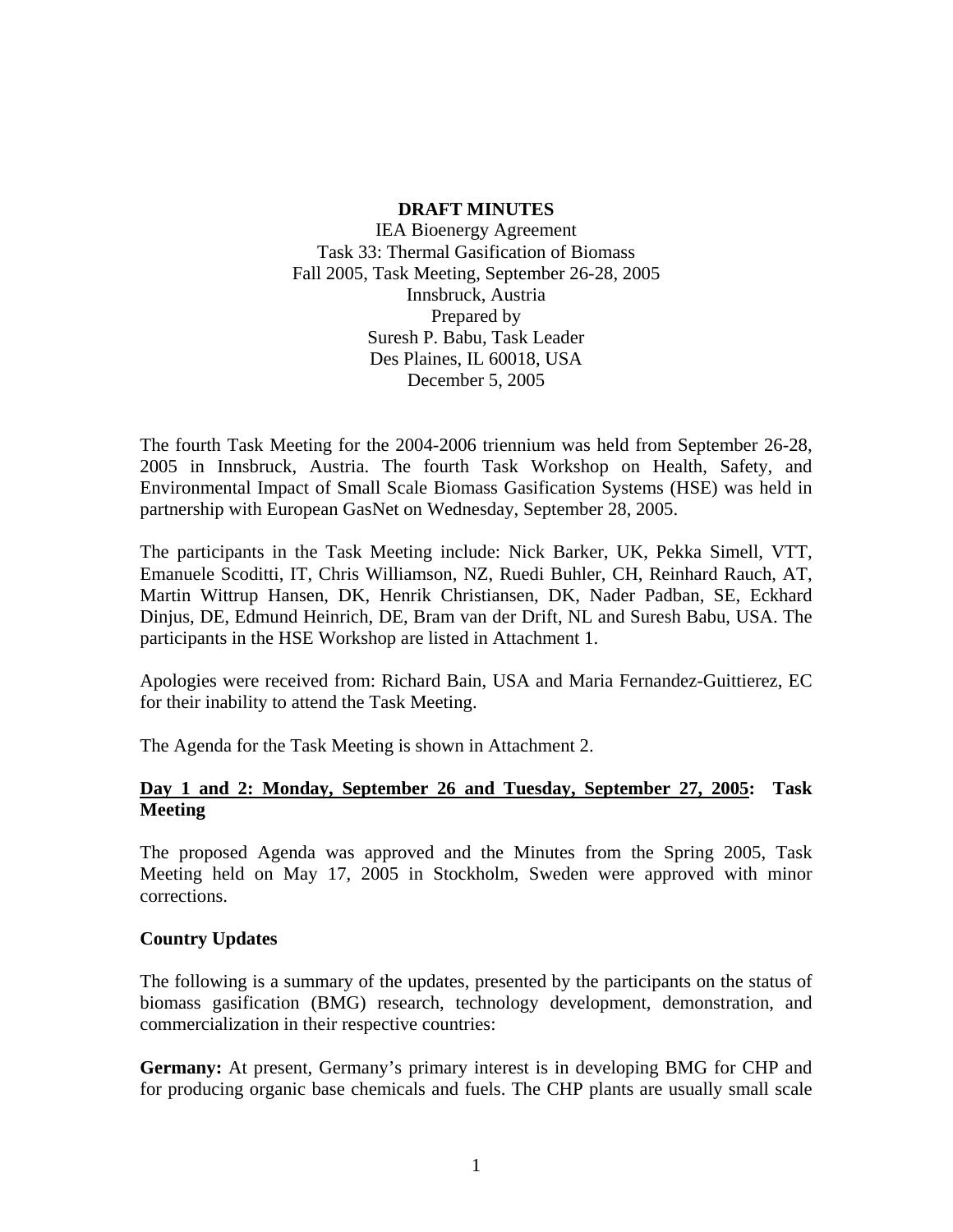units, many of these are in early stages of commercialization. A good overview of the CHP systems was prepared by Fördergesellschaft Erneuerbare Energien e.V., Berlin (FEE, e-mail: FEE-eV@t-online.de (fee-ev))

For economic reasons, the synthetic fuels and organic base chemicals processes have to be implemented at a large scale. At present these processes are being evaluated in pilot plants.

Lists of Germany's key waste and biomass gasification projects are given below:

| Company/                               | <b>Type</b>       | <b>Capacity</b>      | <b>Feed stock</b> | <b>Status</b> |
|----------------------------------------|-------------------|----------------------|-------------------|---------------|
| <b>Process</b>                         |                   |                      |                   |               |
| Rüdersdorf                             | Circulating       | 100 MWth             | Wood waste        | com. $Op**$ . |
| cement plant                           | fluidized bed     |                      |                   |               |
| <b>SVZ</b>                             | Fixed             | bed $\approx$ 3 MWth | Brown coal        | com. op.      |
| Schwarze Pumpe Fixed bed (BGL)         |                   |                      | urban<br>waste    |               |
|                                        | Entrained<br>flow |                      | mix               |               |
|                                        | (GSP)             |                      |                   |               |
| <b>Thermoselect</b>                    | fixed bed         | $\approx 100$ MWth   | Urban waste       | com. op.      |
| EnBW                                   |                   |                      |                   | shut down     |
| <b>Noell Conversion</b> Entrained flow |                   | $3-5$ MWth           | Hazardous         | pilot         |
| pilot plant                            |                   |                      | waste, flexible   |               |

Table: 1 List of Key Waste gasification Projects

\*\*- com. op.: commercial operation

| Company/                                                   | <b>Type</b>                                                 | <b>Capacity</b>                                      | Feed                       | <b>Pressure</b>             | <b>Status</b>           |
|------------------------------------------------------------|-------------------------------------------------------------|------------------------------------------------------|----------------------------|-----------------------------|-------------------------|
| <b>Process</b>                                             |                                                             |                                                      | materials                  |                             |                         |
| <b>Schwarze</b> Fixed<br><b>SVZ</b><br>Pumpe<br>commerical | bed<br>Pressurized<br> GSP<br>entrained                     | $+130$ MW <sub>th</sub><br>entrained flow brown coal | Waste mix                  | 25 bar                      | see Table 1<br>com. op. |
| methanol<br>Choren Carbo-V atmospheric                     | flow<br>CGT entrained $(45 \text{ MW}_{\text{th}})$<br>flow | $1$ MW <sub>th</sub><br>(prescurized)                | Wood                       | 4 bar<br>$(30 \text{ bar})$ | pilot                   |
| Future Energy $+$<br>FZK<br><b>BtL-process</b>             | Pressurized<br><b>GSP</b><br>entrained flow                 | $5 \text{ MW}_{\text{th}}$<br>(2 MW <sub>th</sub> )  | Straw, wood 26 bar         | $(80 \text{ bar})$          | pilot<br>in progress    |
| <b>CUTEC</b>                                               | Circulating<br>fluidized bed                                | $0.4~MW_{th}$                                        | Wood, straw atm.           |                             | pilot                   |
| <b>UMSICHT</b>                                             | Circulating<br>fluidized bed                                | $0.5 \text{ MW}_{\text{th}}$                         | Wood, straw  atm.          |                             | pilot                   |
| D.M.2<br>Tower"                                            | "BlueFixed bed"<br>heat carrier                             | $+1$ MW <sub>th</sub>                                | Wood, straw, atm.<br>waste |                             | pilot                   |

### Table 2: List of BMG Projects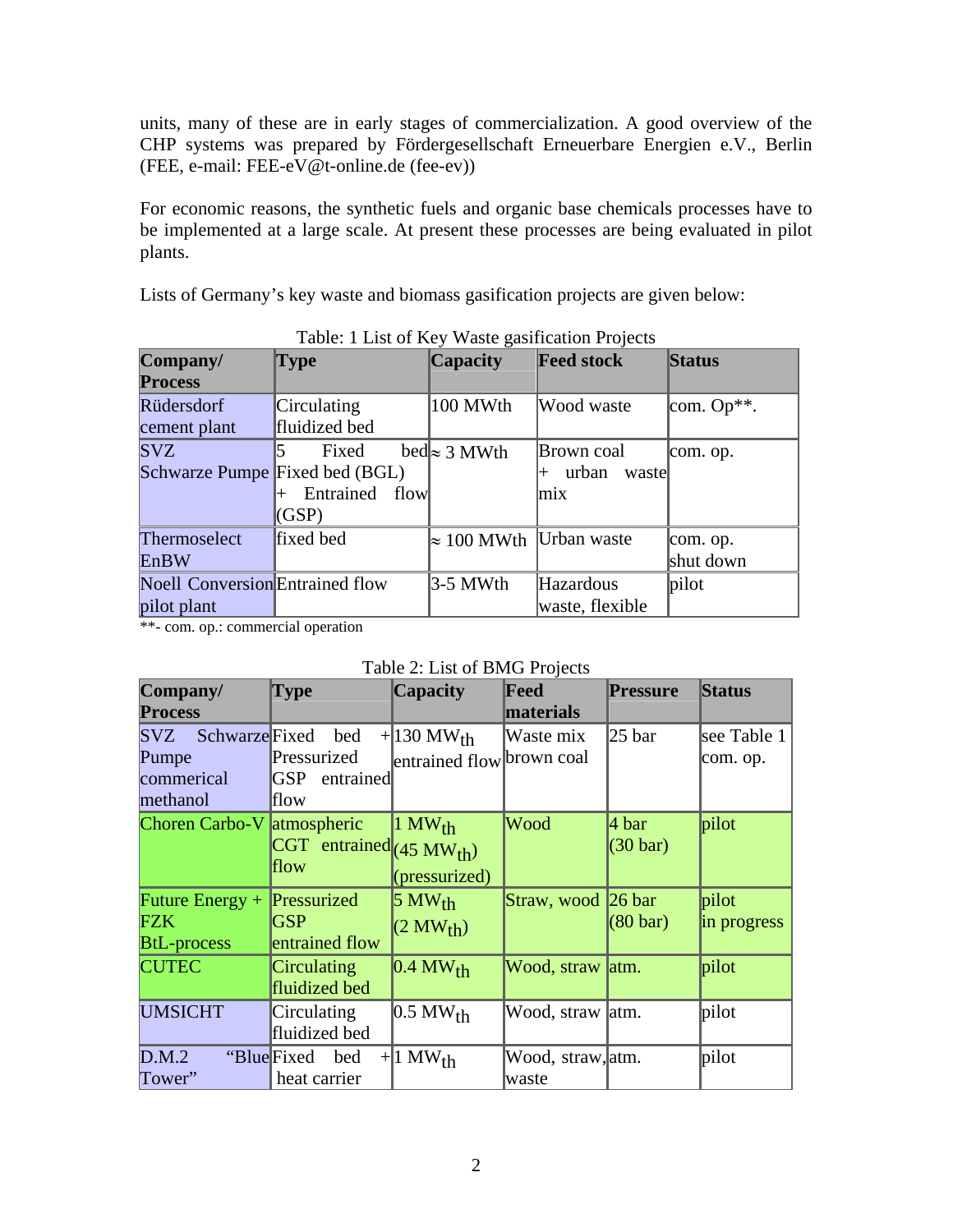The GSP-type (Gaskombinat Schwarze Pumpe) entrained flow gasifier at Schwarze Pumpe, near Freiberg has been in operation since 1988. The pressurized water cooling screen (maintained at  $\sim 250$  °C) which protects the high-temperature gasifier with a condensed layer of slag has been checked by visual inspection and found to be in satisfactory condition.

The CHOREN Carbo-V process involves first subjecting biomass to low temperature partial oxidation at 500°C followed by high temperature gasification of gas and tars at about 1400°C, and endothermic entrained flow gasification of the remaining pulverized char and other components at about 800°C. The resulting synthesis gas, free of tar, has been converted to fuels by Fischer-Tropsch synthesis and to methanol. A 15.000 TPY fuels and chemicals demonstration plant is being planned for installation in Freiberg with start-up in 2007. Shell may deploy the first commercial FT-production plant.

Since 1996, the Fraunhofer Institute UMSICHT in Oberhausen has been conducting tests for over 1600 hours, in a 0.5 MWth CFBG.pilot unit, at feed rates of 70 to 120 kg/h of wood. Based on these tests, plans are underway to build a 1-5 MWth CHP and a 5 MWth demonstration plant.

Future Energy's 3-5 MWth pressurized entrained flow gasifier produces a tar and CH4 free raw gas, with C-conversion > 99 %, at very short residence times (seconds) and at high throughput rates. This gasifier with fast start and shut-off capabilities is suitable for any type of pulverized or pumpable fluid feed. The cooling screen described above is employed in the GSP-type gasifier and it has been proven to successfully handle ash- and salt rich fuels for extended periods of operation.

The Forschungszentrum Karlsruhe, Institut für Technische Chemie, CPV (FZK), is developing the "Karlsruher BtL Process" concept, which is supported by the EU-project RENEW and Baden-Württemberg state ministry of agriculture. The concept involves pyrolyzing biomass, such as straw, with an energy density of 2 GJ/m3, in distributed pyrolyzers (located with in a radius of 25 km) and transporting the pyrolysis liquids (with an energy density of around 16 GJ/m3) to a central gasification and synthesis gas conversion plant, similar to a typical oil refinery with a capacity of about 1 MTOE/yr.

So far, FZK conducted four gasification test campaigns using the GSP-gasifier at Future Energy in Freiberg. These included gasification of bioslurries from pyrolysis oils mixed with char, derived from wood and straw. Tests were conducted at 1200-1600 °C, 26 bar, with slow pyrolysis products of wood and straw and the fast pyrolysis biooil from Dynamotive bioslurries (LHV 10-24 MJ/kg, 20–40 % wt solids content) at slurry throughput rates of  $0.35 - 0.6$  TPH. The tar-free product gas is a low-methane, typically  $< 0.2$  % vol., content synthesis gas.

A Hydrothermal biomass Gasification process, operating at about 600°C and 350 bar is being tested in the 100 kg/h pilot test unit "Verena". The tar-free product gas is mostly H2 and CH4; the CO2 contained in these gases can be easily separated.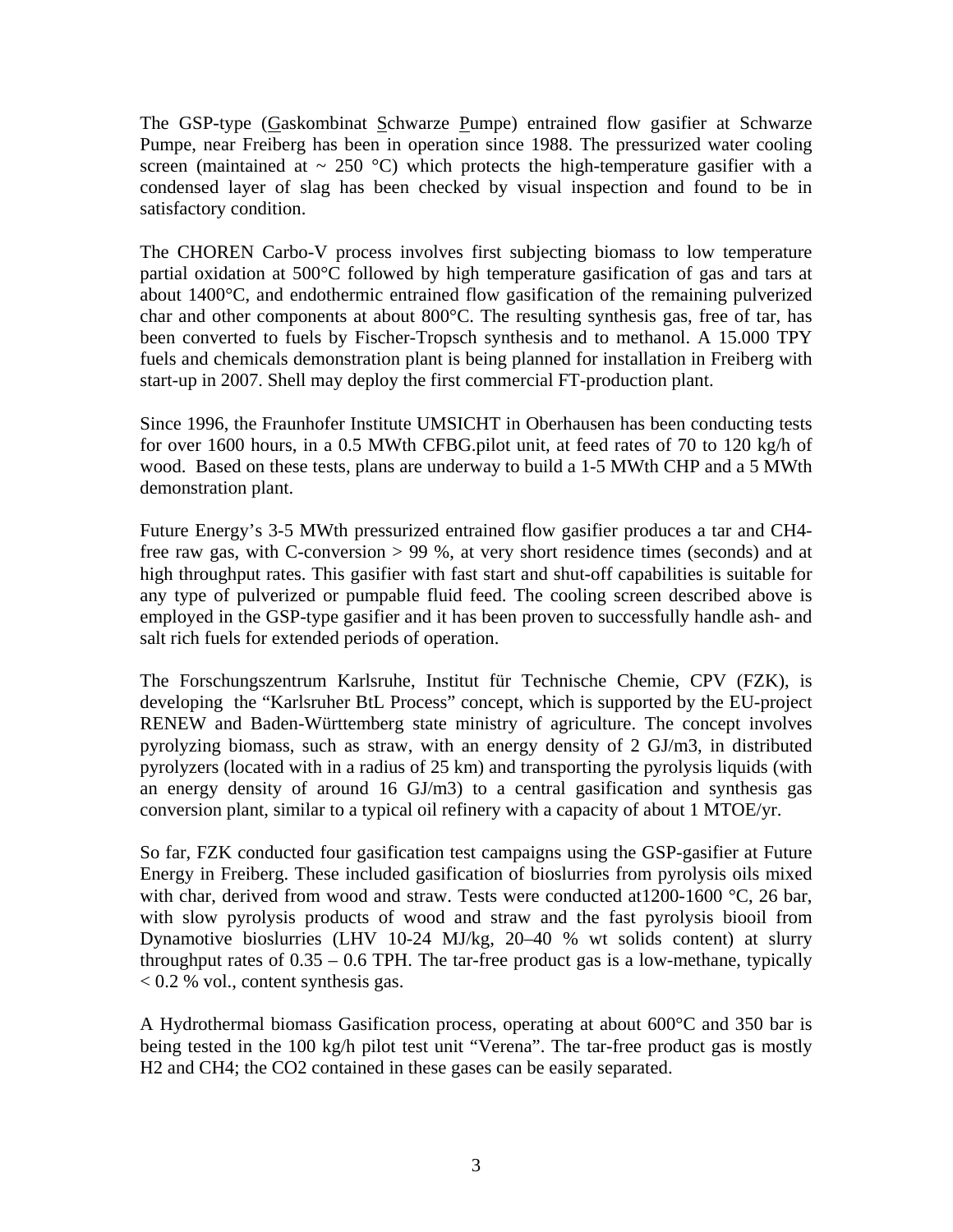**Austria:** In 2003, Austria derived 21% its energy from renewable resources while biomass contributed roughly 12% (or 168 PJ or 0.16 Quads) of the primary energy demand. Of the latter, 60% is used for heating applications, 21% for process heat, 11% for CHP, and 8% for district heating. Thus, most biomass is used for heating applications.

By the end of September, 2005, the 8 MWth, TUV-FICFB Güssing demonstration plant has logged-in nearly 19,000 hours of, gasifier operation which includes more than 15,000 hours of integrated operation with the  $\sim 2$  MWe, GE-Jenbacher engine. A variety of raw gas slip-stream conversion studies are being conducted at this demonstration plant to evaluate the production of SNG and biodiesel type fuels. The other BMG projects at TUV include RENEW (F-T biofuels coordinated by Volkswagen AG), AER – Gas II (CO2 removal with CaO in the gasifier), Big Power, BioSNG (evaluation of co-shift and SNG catalyst coordinated by PSI, CH), and the development of a pressurized gasification process for SOFC applications. The Institute of Thermal Engineering at the Graz University of Technology is investigating the performance and optimization of a fixedbed gasifier and gas engine system, similar to the Viking BMG power generation system. Tests are continuing at the Wr. Neustadt gasifier to evaluate tar removal by scrubbing raw gases with biodiesel to remove tars.

**Denmark:** The 1996 "Energy 21" policy is the prevailing foundation for Danish Energy programs. The budget for renewables RD&D in 2005 increased by 50% compared to the previous year. The incentive for "green power" is in the guaranteed electricity price of about 60 ore or about 8 Eurocents/KWh.

The new BMG initiatives include the on-going construction of the Carbona CHP project at Skive. The project is funded with Public Service Obligation of DK 130MM, (besides support from USDOE). In addition, a low-temperature chicken litter gasification plant is under development. The Viking Process is being scaled-up to a 500 KWth system. Freight trucks are now transporting straw pellets, up to 40 tons/truck, from rural areas to city centers. Among the renewable technologies, the Danish windmills are now generating power at 2.2 Eurocents/KWh.

**European Commission:** The projects selected from the proposals submitted for the first medium to long-term (MLT) solicitation are listed below:

- 1) Clean hydrogen-rich synthesis gas CHRISGAS: To develop a large scale BMG process to produce clean hydrogen-rich gas that can be used for the production of transportation fuels. The key research facility is the pressurized BMG plant in Värnamo, Sweden; Coordinator: Växjö University, Sweden and EU support = 9.5 million  $\in$
- 2) Renewable fuels for advanced power trains RENEW: To compare and (partially) demonstrate a range of fuel production chains for motor vehicles; Coordinator: Volkswagen AG, Group Research, Germany and EU support = 10 million  $\epsilon$ .
- 3) Overcoming barriers to bioenergy NoE BIOENERGY: Covering all processes, components and methods necessary for establishing successful bioenergy chains to produce heat, electricity and fuels; Coordinator: Volkswagen AG, Group Research, Germany and EU support = 10 million  $\epsilon$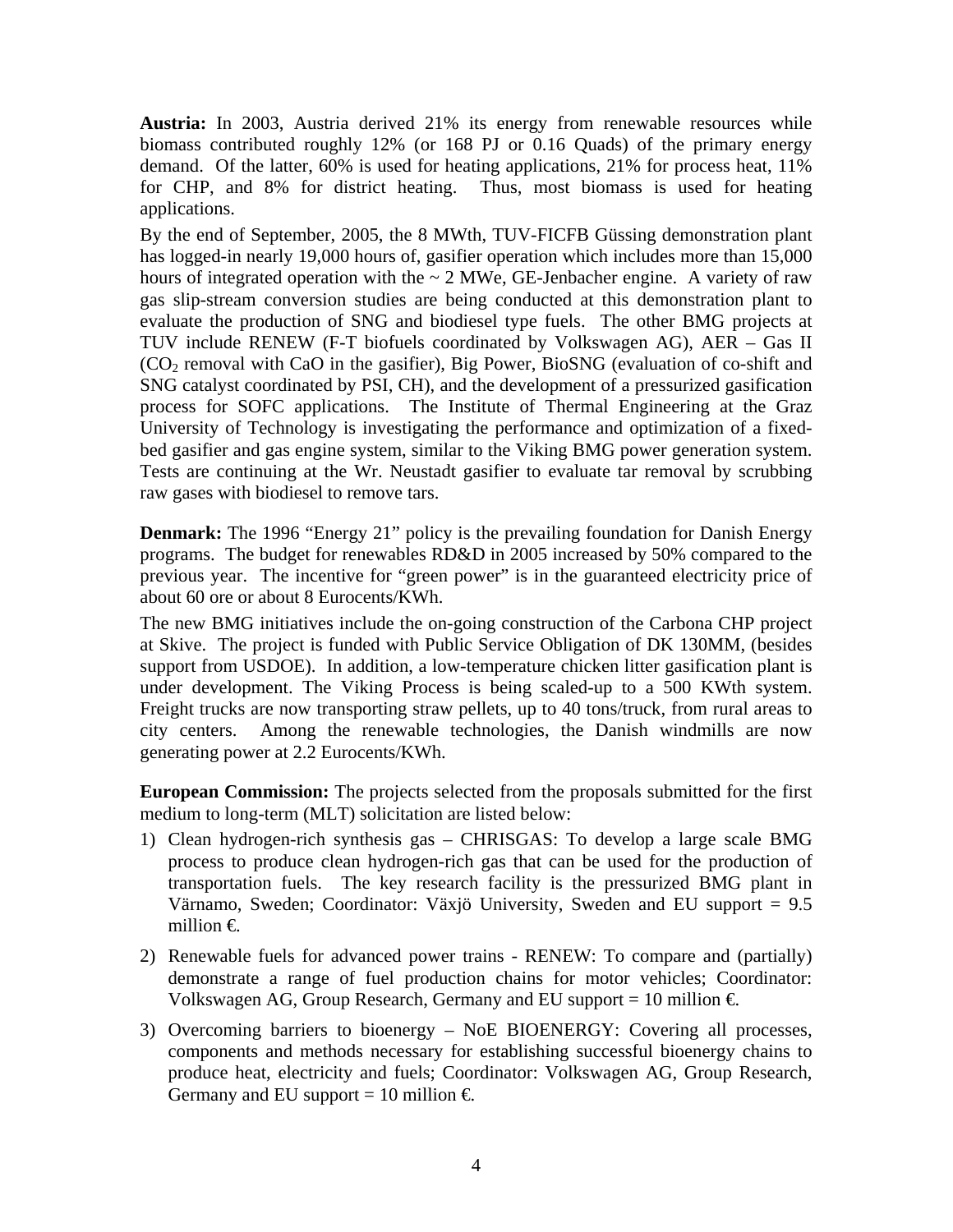- 4) Ash and aerosol related problems in biomass combustion and co-firing BIOASH: Coordinator: TU Graz, Austria and EU support = 2.34 million  $\epsilon$ .
- 5) Synergy effects of co-processing biomass with coal and non-toxic wastes for heat and power generation – COPOWER; Coordinator: Ineti, Portugal and EU support = 2.06 million €.
- 6) New burner technologies for low grade biofuels to supply clean energy for biorefineries – BIOPRO; Coordinator: University of Stuttgart, Germany and EU support = 2.2 million  $\epsilon$
- 7) Biomass fuel cell utility systems BIOCELLUS: Coordinator: TU München, Germany and EU support = 2.5 million  $\epsilon$ .
- 8) SOFC fuelled with biomass gasification gas GREENFUELCELLS; Coordinator: Cirad, France and EU support = 3 million  $\epsilon$ .
- 9) Renewable energy from crops and agrowastes CROPGEN; Coordinator: University of Southampton, UK and EU support = 2.1 million  $\in$

The selection process is now in progress for the second call for "Sustainable Energy Systems Work Group." It is anticipated that 40 million  $\epsilon$  may be awarded as contracts for successful proposals/projects.

**Italy:** The current biomass research programs are driven by the National Program on Renewable Energies from Biomass developed in October 1998. The decree to issue green certificates was announced in November 1999. In addition to conventional fuels, Italy produces about 500,000 TPY of extracted residual olive cake. The following is a summary of key BMG R&D projects:

- 1) Clean Energy (Hydrogen) from Biomass: Coordinated by University of L'Aquila, with participation from ENEA and TUV, Austria.
- 2) Updraft BMG with Power Generation: Coordinated by Legnano (VA), with participation by Guascor.
- 3) 4.5 MWe, downdraft gasification with olive cake using Prime Energy System: Coordinated by Rossano (CS) with participation from Guascor.
- 4) 3 MWth, updraft BMG (including coal, wood and RDF): Coordinated by Ansaldo Ricerche, Genova; tests in progress.
- 5) 3 MWth, updraft BMG; Coordinated by Marcegaglia Group in Taranto; tests in progress.
- 6) 15kW<sub>e</sub> downdraft fixed bed, 80 kW<sub>e</sub> downdraft fixed bed, and a multi-fuel 160 kW<sub>e</sub> Fluid Bed BMG systems; Coordinated by ENEA, Trisaia. The first two are on standby and the third plant is in operation in China.

**New Zealand**: About 237 PJ of renewable energy was produced in 2004; New Zealand's total annual energy consumption is equal to 765 PJ in 2004. Of the renewable energy used, woody biomass make up 35 PJ in 2004, increasing to 50 PJ in 2010. Fluidyne (www.fluidynenz.250n.com) scaled up the moving bed technology to a 2 MWe plant that is undergoing tests in Canada. AB Powerhearth Ltd. (www.3alternativepower.com) has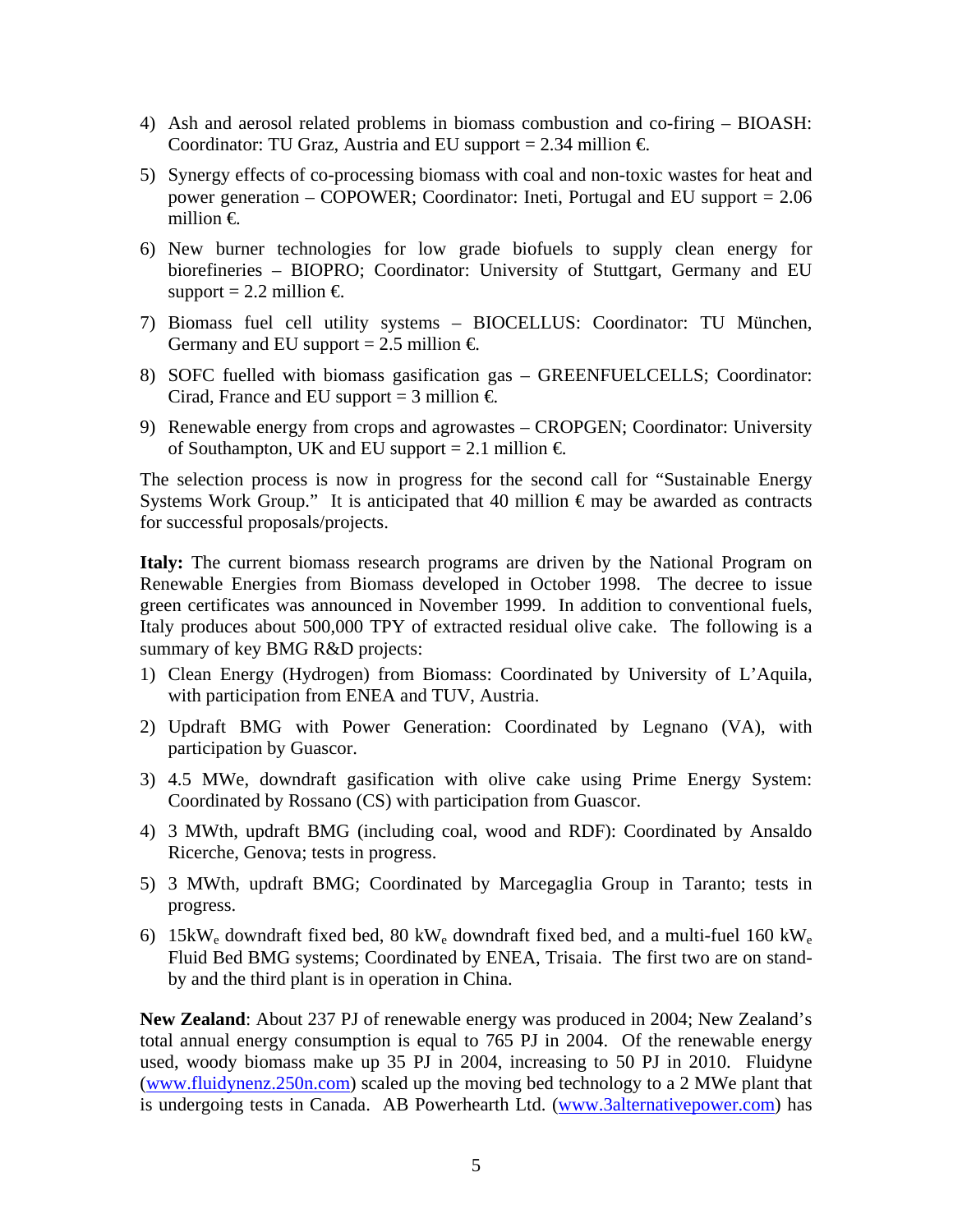developed a 3 MWe downdraft BMG system for commercialization in U.S.A. The 2 MWth co-firing, updraft Page Macrae BMG plant is now in operation.

The University of Canterbury is now building a laboratory-scale TUV-FICFB gasifier for testing and evaluation for power generation and other applications.

**Switzerland:** The operation of Xylowatt BMG plant was suspended because of the frequent need for gas cleaning required to keep the gas engine operating. More problems were encountered with particulates compared to tar. As a consequence, Xylowatt has stopped all activities in BMG. The Pyroforce BMG has been operating successfully. Future plans include building two 350 KWe Pyroforce BMG plants in Güssing and there are several new projects under consideration in Switzerland and Germany. So far five Pyroforce gasifiers have been commissioned.

**Sweden:** Biomass programs were driven by the Energy Policy Act of 1997, with the objective to ensure, in both the short and long terms, a reliable supply of electricity and other forms of alternative energy on competitive terms. The strategy for restructuring the country's energy system includes implementing short-term programs (replacing the loss in production resulting from the closure of Barsebäck nuclear plant), providing investment subsidies (approx. 25% for biomass CHP, 15% for wind and micro-hydro), initiating long-term RD&D programs, implementing politically justified measures to counter climate change, and imposing landfill tax to ultimately comply with the EC directive prohibiting the land-filling of organic materials.

The objective of the New Energy Policy Act of 2002 is to create the right conditions for efficient use and cost-efficient supply of energy in Sweden, with minimum adverse effects on health, the environment and climate, while at the same time supporting the move towards an ecologically sustainable society. The strategy includes, increasing the thrust of the guide measures in the shorter term and increase taxes on energy, emissions etc., reduce direct labor requirement, incentives for RE electricity, and the efficient use of energy with innovative co-generation applications.

The trading of RE certificates has been in progress since 2003. The RE quota of 7% in 2003 will increase to 17 % in 2010. The target is to build 10 TWh of additional RE capacity by 2010.

### Current R&D Programs

Universities:

- 1. KTH is active within CHRISGAS project
- 2. Luleå, Umeå and Chalmers are working on black liquor gasification
- 3. Växjö University and Mitthögskolan, Härnösand are in early stages of BMG R&D
- 4. Lund has been inactive since 2000

Industries:

1. TPS, SEP, and Ducente are active with in the CHRISGAS project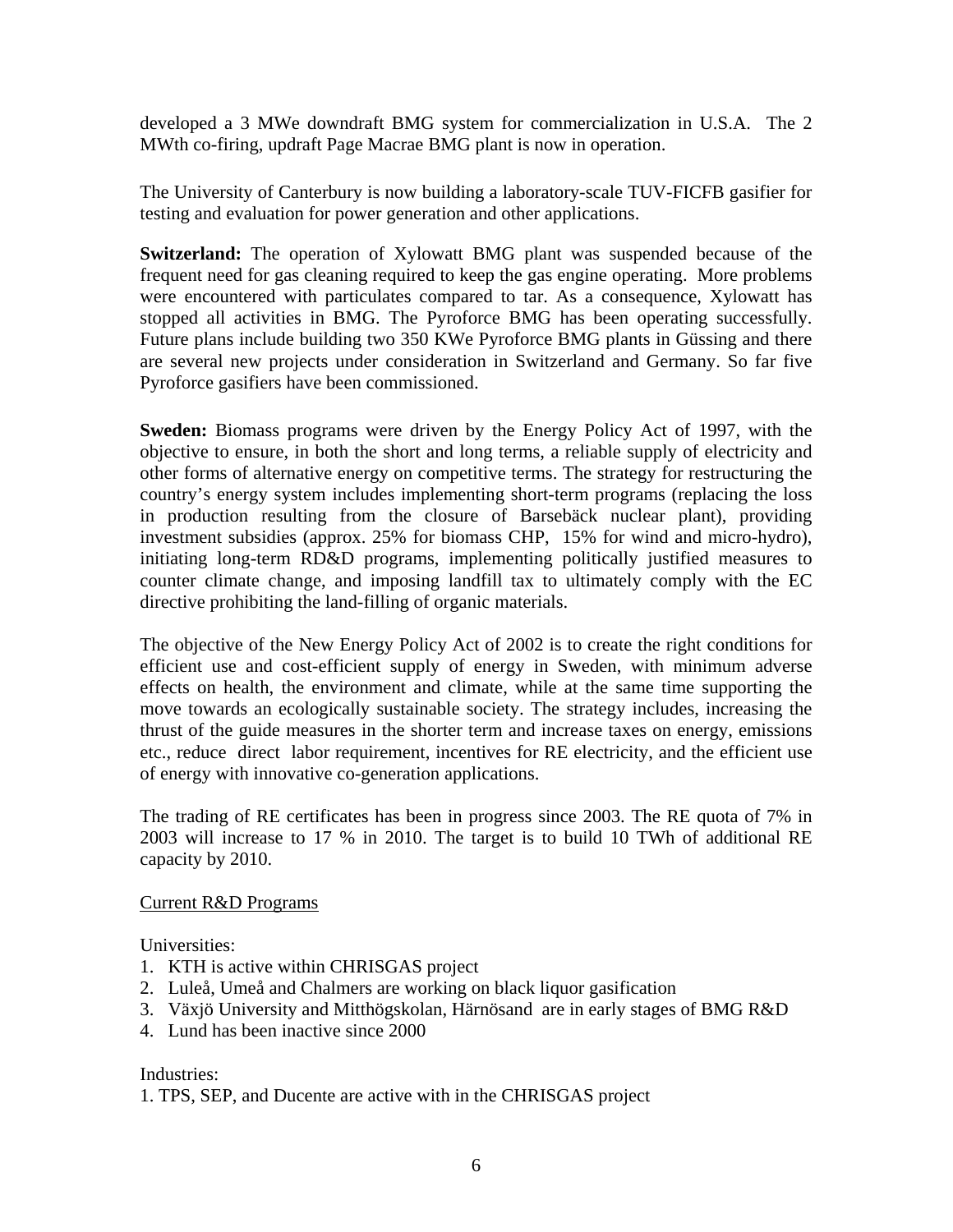2. Chemrec is active with the in new BLG program and in the RENEW project

3. Vattenfall and Sydkraft are not actively engaged in any R&D programs

4. The Götaverken CFB Gasifiers, commissioned in 1987, at Värö pulp mill are fuelled by bark and wood wastes. The fuel capacity is 30 MWth. The fuel gas is used in a lime kiln. In 2003, enriched air was used to de-bottleneck the lime kiln capacity. The Foster-Wheeler units at Norrsundet and Karlsborg are still in operation.

5. The specifications of the Värnamo, Bioflow CHP gasifier supplied by Ahlstrom/FWE and Sydkraft are:

| Fuel-   | 18 MW                                                |  |
|---------|------------------------------------------------------|--|
| Power - | 6 MW                                                 |  |
| Heat-   | 9 MW                                                 |  |
|         | . 10 keuwesanye faujutasu tada manatisu mitk Trukseu |  |

18 bar pressure for integrated operation with Typhoon GT

The Värnamo plant was mothballed in 2000, after more than 8,000 hours of gasifier and 3,600 hours of integrated operation with the gas turbine. The plant emissions were low in CO and THC. The facility is reactivated as the Växjö Värnamo Biomass Gasification Center AB, as one of the prominent European center piece for R&D of the CHRISGAS project. One of the primary missions of this project is to start production, within 3-4 years , clean hydrogen-rich gas from biomass fuels at a rate of 3,500 Nm3/hr .

The R&TD Deliverables for the CHRISGAS project are:

- Test new drying and feeder systems,
- Conduct tests and obtain operational data at 3-4 TPH, and
- Evaluation of catalysts, filters, gas cleaning systems etc. used at Värnamo.

The ultimate goal of the CHRISGAS Project is to produce bio-fuels at a price competitive with current fuel prices. Other deliverables include development of a web based educational package involving academic research organizations.

The CHRISGAS Project partners are given below:

Sweden:Växjö University (co-ordinator), Växjö Värnamo Biomass Gasification Centre (VVBGC), AGA-Linde, Catator, KS Ducente, Royal Institute of Technology (KTH), S.E.P. Scandinavian Energy Project, TPS Termiska Processer, (Valutec), and Växjö Energi

Denmark: TK Energi Finland: Valutec Germany: FZ Jülich, Linde, and Pall Schumacher Italy: University of Bologna Netherlands: Technical University Delft, and Spain: CIEMAT.

The project is financed by  $\epsilon$ 9.5 MM grant,  $\epsilon$ 1.5 MM STEM grant and  $\epsilon$ 7 MM grant from others. The project was launched in October 2005.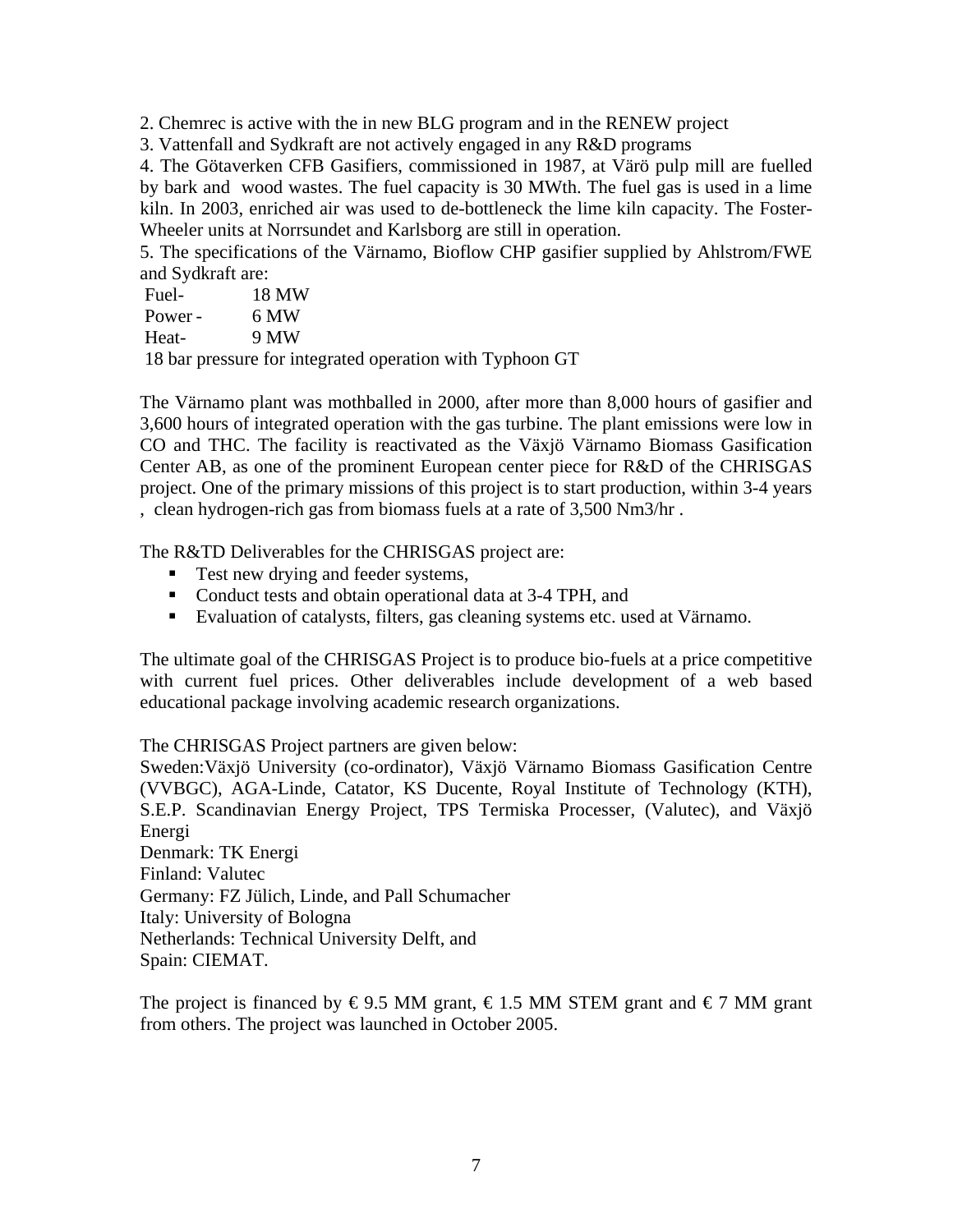The on-going Värnamo Plant modifications will include installing a steam/oxygen distributor, a new hot gas filter system, and the installation of a catalytic high temperature reformer.

**USA:** The vision of the U.S.A's biomass program is focused on producing substitutes for imported oil, energy security, and sustainable energy supply. Partnership with industry is an important component. R&D focus is on integration of thermal gasification with biochemical conversion processes, to maximize the overall thermal efficiency of biomass conversion. The "Integrated Biorefinery" concept advocates fractionation of biomass in order to separate and direct the non-fermentable components as the feedstock for gasification. The fuel gas, power and waste heat from gasification is closely integrated to supply the energy requirements for biochemical conversion of the fermentable fraction of the biomass. Close integration should lead to conserving energy and improve the overall thermal efficiency. The integrated process could produce a variety of fuels and chemicals that could substitute for petroleum derived products.

Two recent independent studies concluded:

- 1) Harvesting and processing 1.3 billion tons of biomass/year could match the current supply of oil produced in U.S.A. 1.3 billion tons of biomass/year is also equivalent to 60% of the current demand for petroleum in the U.S. At present, U.S. produces about 2 billion barrels of oil/year and imports an additional 4.3 billion barrels of oil/year.
- 2) U.S. can meet the current fuel demand for light and heavy duty applications, using biomass (derived fuels) produced from about 16% of U.S. agricultural land.

Based on these studies, three strategies are under consideration:

- i) Seed new technology components to develop integrated biorefineries in existing fermentation facilities by 2007
- ii) Scale-up the first generation integrated biorefineries by 2012
- iii) Develop advanced large-scale integrated biorefineries to displace petroleum by  $2020+$

Gas Clean-up Research: The NREL R&D investigations include high temperature and high-pressure synthesis gas conversion to produce preferably fuels and chemicals, with the option to produce  $H_2$  and export electricity. The tolerable limits of raw gas impurities for synthesizing fuels and chemicals re listed below in Table 3:

Table 3. Tolerance levels of contaminants for Synthesis of Fuels

|             | <b>Level</b>   | <b>Source</b>           |
|-------------|----------------|-------------------------|
| Particulate | $0, > 2 \mu m$ | Tijmensen, et al. 2002  |
| <b>Tar</b>  | $0$ ppm        | Jackson, et al. 1995    |
| Sulfur      | $0.2$ ppm      | Dry, 1981               |
|             | 1 ppmv         | Boerrigter, et al. 2002 |
|             | $60$ ppb       | Turk, et al. 2001       |
| Halides     | 10 ppb         | Boerrigter, et al. 2002 |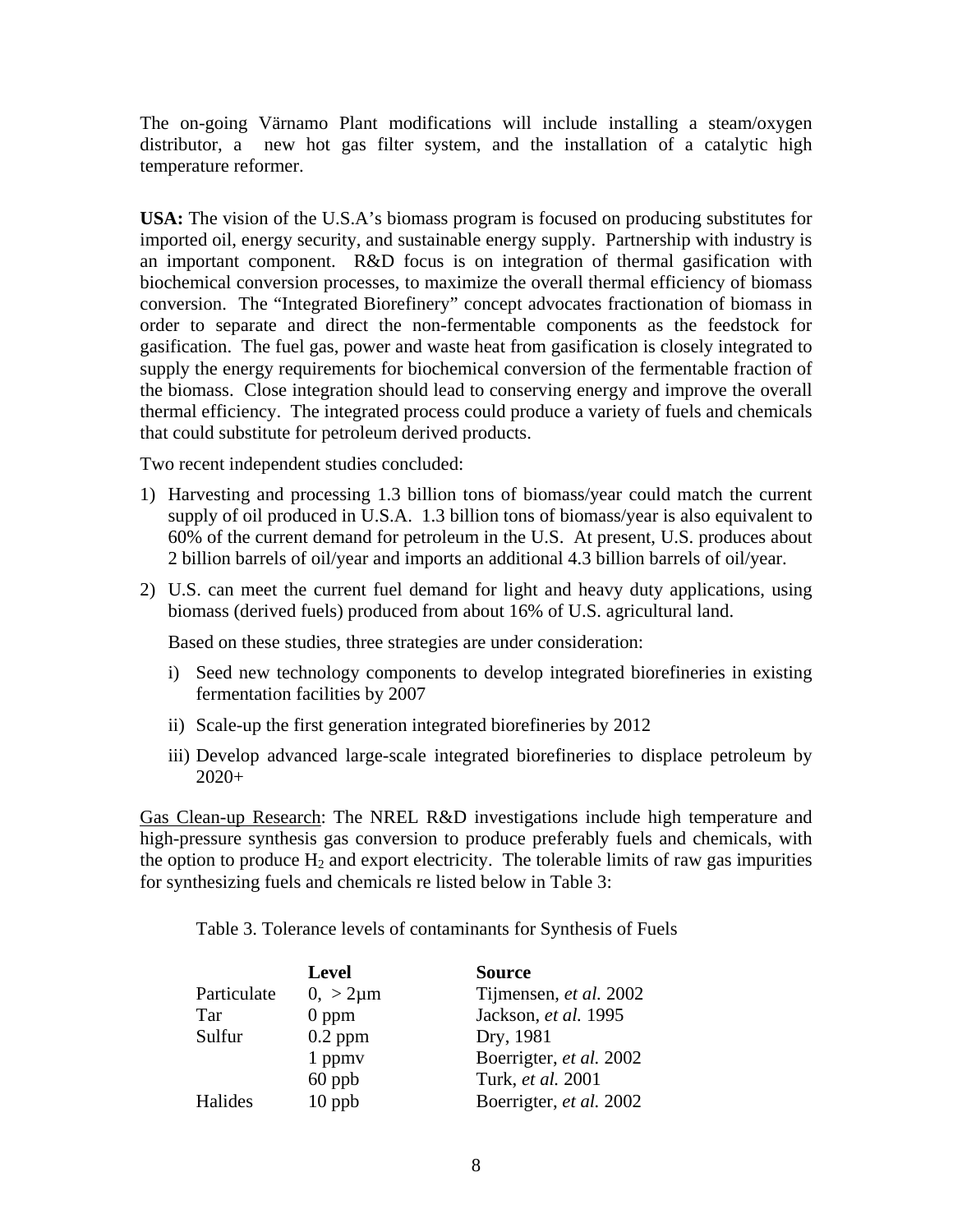| Nitrogen | 10 ppmy $NH3$ | Turk, <i>et al.</i> 2001 |
|----------|---------------|--------------------------|
|          | 0 ppmy $NOx$  |                          |
|          | 10 ppb HCN    |                          |

A summary of the tolerance limit of raw gas contaminants for selected advanced BMG applications is given in the following table:

| <b>Contaminant</b>       |      | <b>Turbine</b> | <b>SOFC</b> | <b>Chemicals</b> |
|--------------------------|------|----------------|-------------|------------------|
| Sulfur                   | ppmy | 20             | $1 - 0.05$  | $0.2 - 0.01$     |
| Halides                  | ppmy |                | $1 - 0.01$  | $0.1 - 0.01$     |
| Ammonia                  | ppmy |                | 5000        | $10 - 0.02$      |
| $Sodium + Potassium$     | ppmw | 0.08           |             | 0.01             |
| Particles (total)        | ppmw | 3.0            |             |                  |
| Particles $(5-10 \mu m)$ | ppmw | 0.15           |             |                  |
| Particles $> 10 \mu m$   | ppmw | $0.03 - 0$     |             |                  |
| $C_2$ - $C_6$            | ppmy |                | 2000        | (low)            |

Table 4. Tolerance limits of Raw Gas Contaminants

Quoting Parkinson, "Chemical Engineering Progress, May 2005" on reforming light hydrocarbons and synthesis gas conversion, NREL reports that the "gasification island" constitutes 60% while "Synthesis Island" makes up the remaining 40% of the overall capital cost. Further, it is observed that by minimizing or eliminating methane content in raw gases, up to 50% of the capital cost for the synthesis gas island can be reduced.

The raw-gas tar reforming options include both metallic (ex: Ni, Rh, Ru, and Pt) and non/metallic (ex: dolomites, olivine and lime stones) catalysts at temperatures up to 900 $\rm{^0C}$ . Catalyst poisons in raw BMG product gas include S, Cl, and alkaline compounds. A list of the state-of-the-art, on-line analytical instruments used for characterizing gas streams is given below:

- Non-dispersive infrared (NDIR) analyzer for  $CH_4$  (range: 0-50 vol%)
- NDIR analyzers for  $CO_2$  and  $CO$  (range: 0-50 vol%)
- Paramagnetic oxygen analyzer (range: 0-25 vol%)
- H<sub>2</sub> thermal conductivity analyzer (range:  $0-50$  vol% and analog inputs for %CO, %CH<sub>4</sub> and %CO<sub>2</sub> to correct the H<sub>2</sub> value)
- Quad micro gas chromatograph 4 channel, on-line GC with 2-3 min cycle time  $H_2$ ,  $O_2$ ,  $N_2$ ,  $CH_4$ ,  $CO$ ,  $CO_2$ ,  $C_2H_6$ ,  $C_2H_4$ ,  $C_2H_2$ ,  $C_3H_8$ , and  $C_4$  paraffins and olefins
- Transportable molecular beam mass spectrometer (TMBMS) Continuous, real-time monitoring of all gas phase products with particular emphasis on condensable tars and heteroatom compounds

**The Netherlands:** The Netherlands is introducing tax incentives to promote addition of 2% liquid biofuels. These may amount to  $\epsilon$ 70 MM in 2006. From 2007 onwards there will be mandatory addition of liquid biofuels, (probably) without tax incentive. An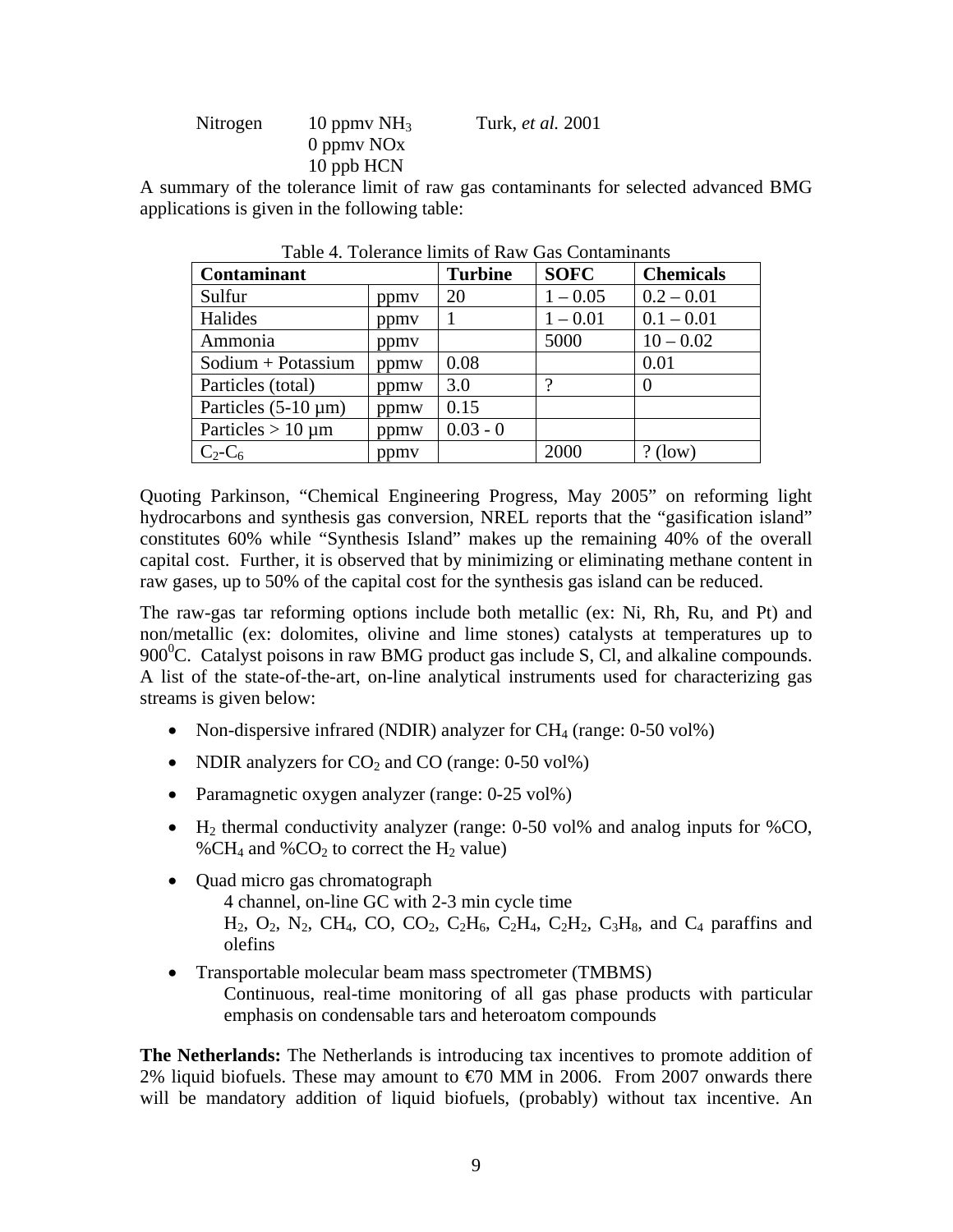additional  $E2$  MM/yr will be provided from 2006-2010 for R&DD for second generation biofuels.

Biomass R&D is divided into 3 parts: 1) gasification, gas cleaning and gas conditioning, 2) electricity and heat, and 3) biorefining. ECN is recognized as dominant in the first part, ECN and KEMA will lead the second part. SenterNovem is trying to set up ERANET bioenergy programme involving NL, AT, FI, DE, SE, and UK.

HOST, the leading small-scale gasification system supplier, has built a 700 kg/hr, sunflower-husk gasifier in Romania. HOST is also building a chicken litter gasifier in Tzum NL, which should be commissioned shortly. Plans are under way to build a 2100 kg/hr plant in Moldavia.

The Essent BMG plant has recently been handed over for commercial operation.

The BMG R&D projects at ECN include: Torrefaction, MILENA, a 5 kg/h allothermal gasifier which has been tested for over 100 h, testing and evaluation of TREC granular bed filter, development of lab-scale integrated BMG system for SNG production, and the OLGA gas clean-up process which has recently completed 500 hrs of operation.

The following is a list of key university research projects:

- 1. Eindhoven: plasma/corona, in-bed tar reduction, partial oxidation, cooler fouling.
- 2. Twente: self gasification, steam/iron process with bio-oil, super critical water gasification (with BTG)
- 3. Delft: CFB-gasification, high-temperature filter.
- 4. BTG is now focused on investigating supercritical water gasification and gasification of ash-free pyrolysis products.

**FINLAND:** Most of the original Bioneer plants are still in operation. The present focus is on biomass & waste gasification, particularly small-scale gasifiers for heat and CHP applications.

The 7 MWth Novel updraft gasifier at the Kokemäki CHP demonstration (producing 1.8 MWe), has been commissioned. The Kokemäki CHP plant employs low-temperature waste heat from the plant to dry wood fuels with  $10 - 50$  % moisture. Fuel capacity is 7200 kWth (6200 kWth without boiler). The design power output is 1800 kWe and the district heat output is 4300 kWth (3100 kWth without boiler). The low-level heat output to the fuel dryer is 430 kWth. The overall investment cost is 4.5 to 5 MM $\epsilon$  The construction work was completed in April 2005 and plant commissioning is now in progress. While initial start-up employs a single JMS 316 engine (600 kW), two more Jenbacher engines should be operational by the end of 2006. The estimated electrical efficiency of the waste to power is 30 to 35 % which can be raised at the CHP plant to 35 to 40 % by recovering heat from condensing flue gases.

The Entimos downdraft gasification plant has been shut down due to unsuccessful operation. Puhdas Energia Oy is testing and commercializing small downdraft gasifiers.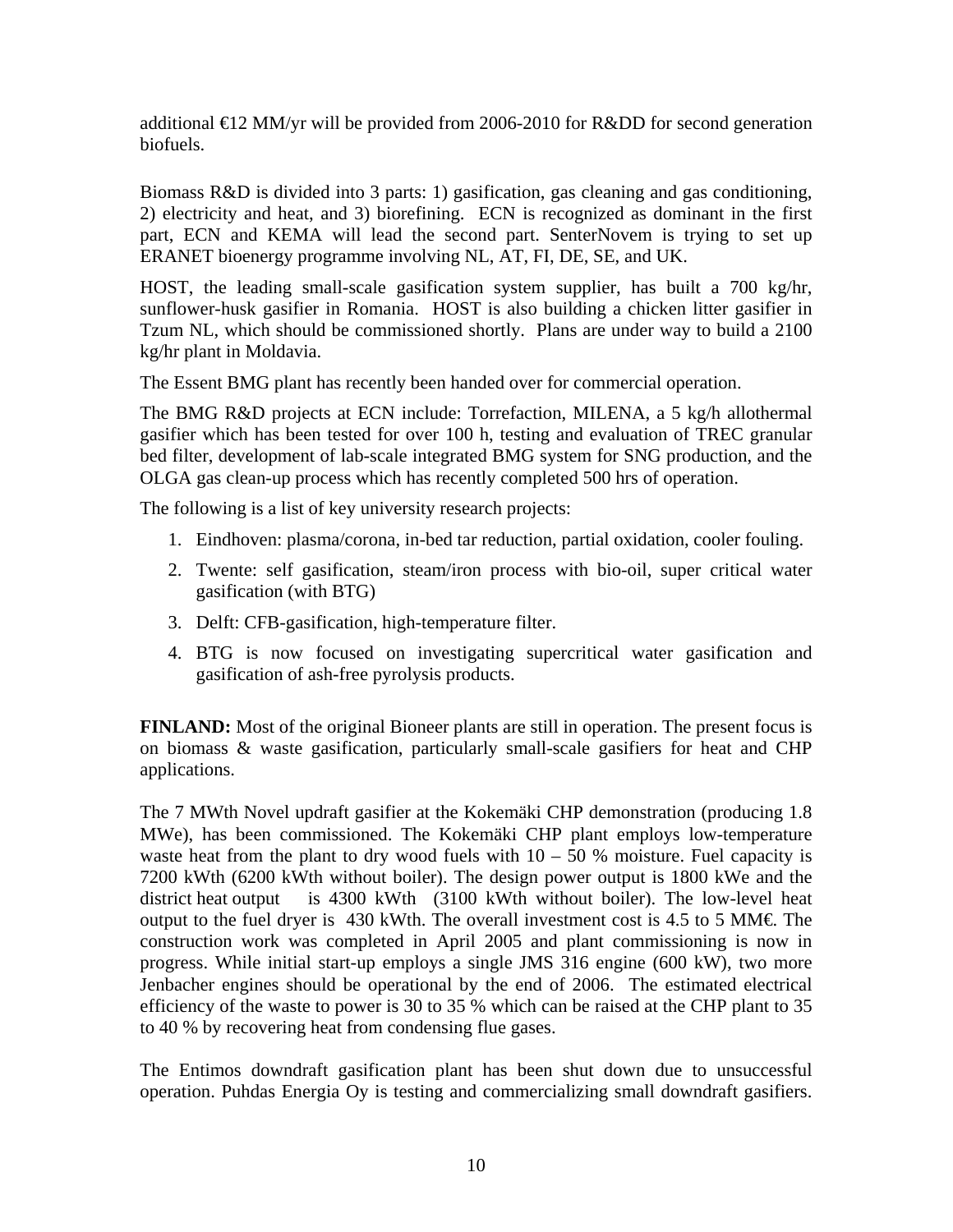After 20 years of reliable operation the 35 MWth lime-kiln Ahlstrom/FWE CFB gasifier in Pietarsaari, built for boilers and kilns, has been shut down. The plant was shutdown because of new process integration requirements at the paper mill. The 60 MWth Ahlstrom/FWE CFB gasifier in Lahti has been in successful operation since 1988. Sofar, the Lahti Plant has logged in 35,000 operating hours, with current gasifier availability at  $> 95$  %. The raw gas is cooled to 500°C, Ca(OH)2 is injected for removing chlorides @ 350-500C, before the carry-over dust is removed in bag filters. By co-firing with BMG fuel gas, the boiler emissions have decreased. The estimated payback time for similar plants is about 8 years. A new, 160 MWth waste-to-energy plant is in the design phase for construction to replace the coal fired boilers in Lahti. The design includes two FWE CFB gasifiers, gas filtration, and a new boiler with WID flue gas cleaning system. The EC Trenn, IP project is under negotiation. The 40 MWth Corenso plastic waste FEW BFB gasifier has been operating successfully since 2001.

Carbona is building a 30 MWth BFB CHP gasification plant with gas engines in Skive, Denmark.

The main biomass and waste gasification RD&D activities at VTT include:

- i) PDU gasification tests with auto shredder residues
- ii) CFB gasification of plastics and fuel gas utilization in calcining kilns
- iii) Evaluation of gasification of copper and arsenic-treated (CCA) wood in the Novel technology
- iv) Catalyst development and design for Novel demonstration plant (evaluating Zirconia as a substitute for Ni for tar cracking)
- v) Development of advanced synthesis gas production (Ultra Clean Gas or UCG project)
- vi) Integrated process concepts (pulp and paper industry)
- vii)Construction of a 10 bar, 500 kWth pressurized PDU at VTT for testing and evaluation of UCG processing methods. This project is financed by Tekes, VTT, Foster Wheeler, Fortum Oil, Andritz, Vapo with a budget of  $4$  MM $\in$  When the construction is completed in 2006, a variety of synthesis gas conversion tests will be evaluated for producing liquid biofuels, process optimization, and integration with pulp and paper and refinery industries.

 viii) Improvement of the economics of fluidized bed BMG processes by advanced ash management involving integrated oxidiser tests with wood derived and SRF derived filter dust at VTT.

viii)

ix) Support research for the Lahti IP project

The EC sponsored BiGPower project (Oct. 2005 to Sept 2008) will gasify waste-derived fuels and agro-biofuels, and conduct slip stream tests with second generation catalytic gas clean-up, water scrubbing, and to evaluate recycling of contaminants.

The advantages of waste gasification over incineration include: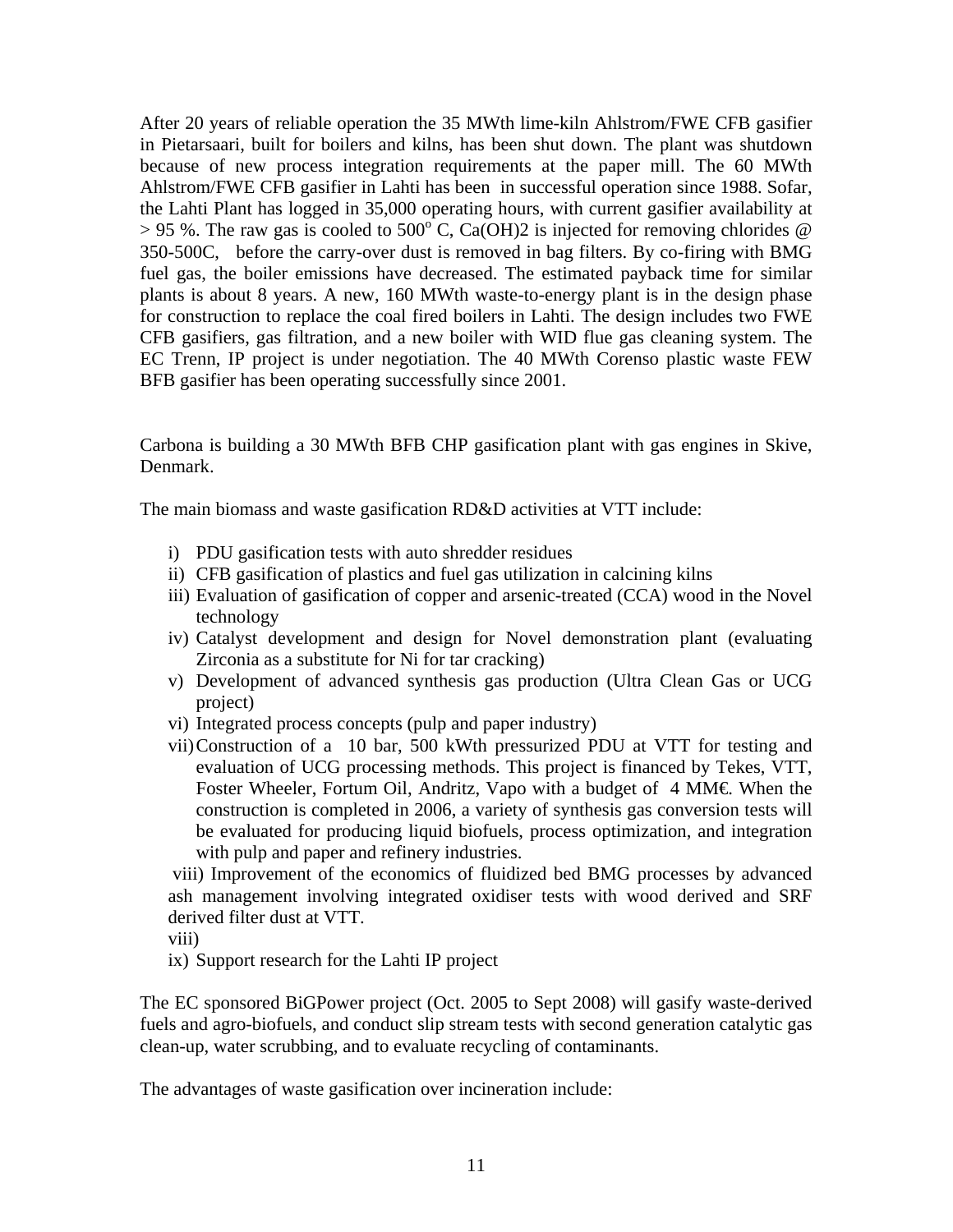- **Lower investment costs compared to conventional incineration** 
	- o 30-50 % when co-firing in existing power plants
	- o 80-100 % with completely new gasifier-power plant
- Electrical efficiency up to 35-40 % instead of 25-30 % with incineration
- **Low emissions**
- Removal of Cl from fuel gases before the boiler eliminates boiler corrosion and dioxin formation
- **Lowest cost for CO2 reduction when coal is replaced by clean waste derived fuel** gas in existing power plants

Good potential for material recovery and for realizing different recycling concepts Hence, waste is too valuable to be incinerated or land-filled. The features of selected BMG processes are given in Table 5.

| <b>Gasification</b><br>method             | <b>Potential</b><br>size, MW <sub>fuel</sub> | <b>Application</b>                        | <b>Required gas cleaning</b>                                               |
|-------------------------------------------|----------------------------------------------|-------------------------------------------|----------------------------------------------------------------------------|
| Circulating<br>Fluidised-Bed =<br>CFB.    | $20 - 150$                                   | boilers, kilns                            | cyclone: clean biomass<br>filtration: waste-derived<br>fuels, agrobiofules |
| <b>Bubbling Fluidised-</b><br>$bed = BFB$ | $10 - 50$                                    | boilers, kilns                            | same as CFB                                                                |
| <b>BFB</b>                                | $10 - 50$                                    | engines                                   | catalytic reforming<br>+ filtration + wet scrubbing                        |
| Novel Fixed-bed                           | $1 - 1020$                                   | boilers, kilns                            | no cleaning: clean biofuels<br>filtration: agrobiofuels,<br>wastes         |
| Novel Fixed-bed                           | $1 - 10$                                     | engines                                   | catalytic reforming<br>+ filtration + wet scrubbing                        |
| Pressurised<br>BFB or CFB                 | $50 - 300$                                   | gas turbines                              | filtration at 400-550 °C                                                   |
| $O_2$ -blown or steam<br>gasification     | $100 - 500$                                  | chemicals,<br>H <sub>2</sub> , fuel cells | catalytic reforming<br>+ filtration + wet scrubbing<br>+ gas conditioning  |

Table 5. Features of Finalnd's BMG Processes

VTT provided the following illustration of techno-economic analysis of a biosyngas Conversion:

Plant Capacity: 300 MWth of feedstock (LHV basis) Annual operating time: 8000 hrs Interest on capital: 10 % for 20 years O&M costs: 4 % of investment

Base values for purchased/sold energy (other values applied in sensitivity case studies):

Feedstock:  $\epsilon$ 10 /MWh (LHV) Electricity:  $\epsilon$ 30/MWhe HP steam:  $\epsilon$ 16/MWh of transferred heat MP and LP Steam:  $\epsilon$ 13/MWh of transferred heat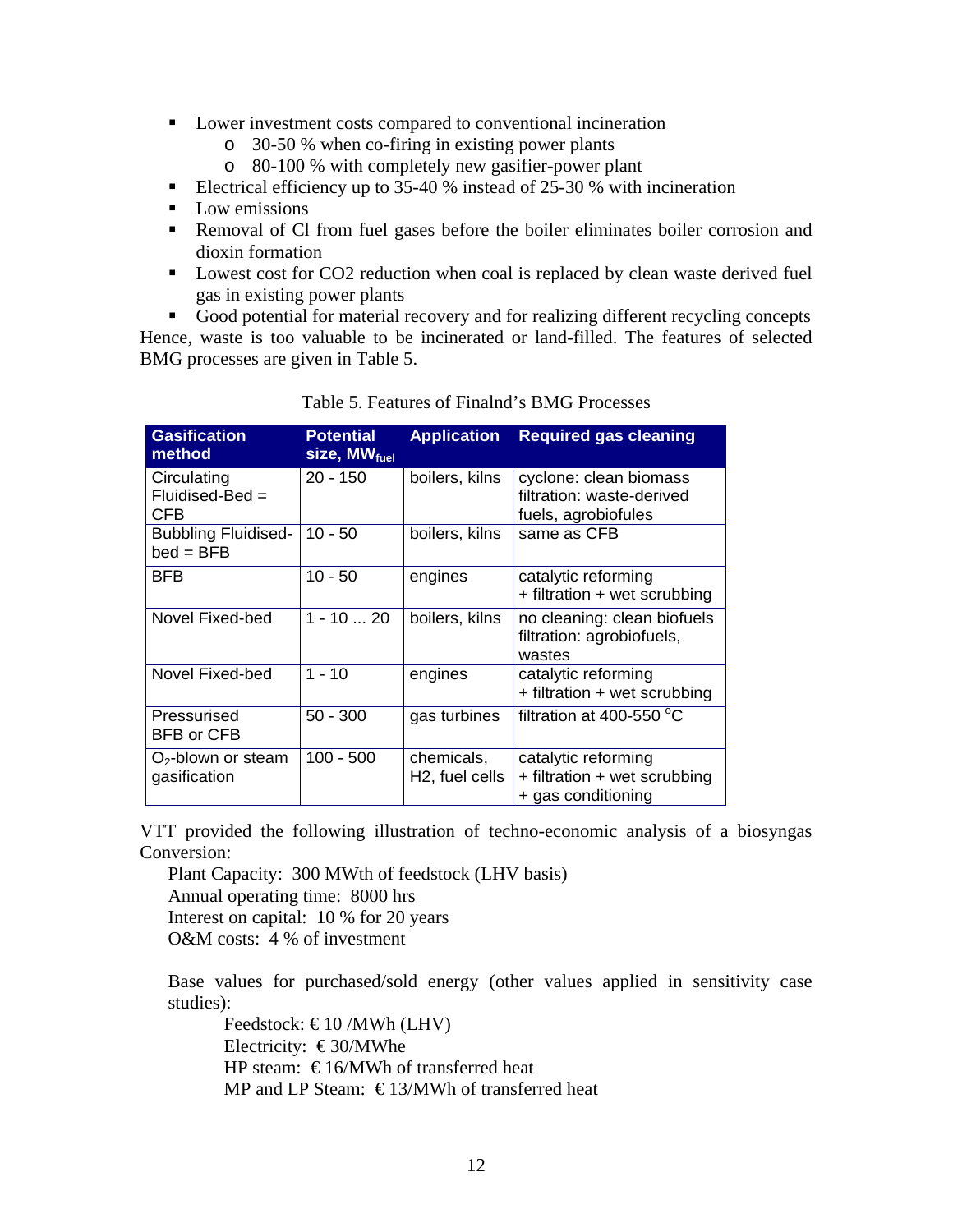Fuel gas:  $€14/MWh$  (LHV)

The estimated investment costs are:

Fischer-Tropsch primary liquids; once-through synthesis:  $\epsilon$ 210 MM Fischer-Tropsch primary liquids; with reforming loop:  $\epsilon$ 230 MM Methanol:  $\epsilon$ 220 MM Synthetic Natural Gas:  $\epsilon$ 200 MM Hydrogen, either via traditional method or via PSA separation: € 195 MM

Note: Steam refers to HP and LP steam produced in synthesis gas cooling and MP/LP steam produced in synthesis/shift. Overall efficiency of FT is exceptionally high (heat of condensation of product liquids and heat of condensation of part of product H2O recovered as LP steam). In comparison, the overall efficiency of methanol synthesis is low. Benefits of integration will show how the process steps and processes are sized and configured.

VTT's 25 year RD&D program vision includes:

- 1) Production of synthesis gas from biomass to produce liquid biofuels, hydrogen, synthetic methane and chemicals.
- 2) Production of liquid biofuels or H2 in medium-to-large scale plants. The 200 MWth HTW plant in Oulu will be conducted as an integral part of this mission.
- 3) Co-production of biofuel, H2, and energy in pulp and paper mills or at oil refineries employing fluid-bed gasifiers of 200-400 MWth capacity.

# **United Kingdom**

The recent developments related to BMG include increasing support for CHP applications and energy recovery from wastes. Biomass Engineering continues progress with manufacturing six small (250kWe) commercial CHP units while three units are in operation. Compact Power has received a contract to build one 2MWe waste to energy unit. The renewed interest in renewable energy from industry is primarily due to high oil prices. There are few changes in the on-going  $R \& D$  and demonstration activities.

To reiterate, UK's Target is to produce 10% of electricity from renewables by 2010, 15% by 2015, with the aspiration to raise the limit to 20% by 2020 and cut carbon dioxide emissions by 60% by 2050. Part of the CO2 reduction could be contributed by implementing Biofuels Directive to introduce 5% bio-transport fuel by 2010.

The present market drivers include the Renewables Obligation – electricity price of approx.  $\in 0.8$  cent/kWh, rising oil and gas prices, landfill directive increasing wood disposal costs. The Royal Commission on Environmental Pollution Report on Biomass recommended further support for heat and CHP. A new initiative, The Biomass Task Force, has reinforced the emphasis on heat and CHP in its final report. The Biofuels Directive is also raising interest in transport fuels.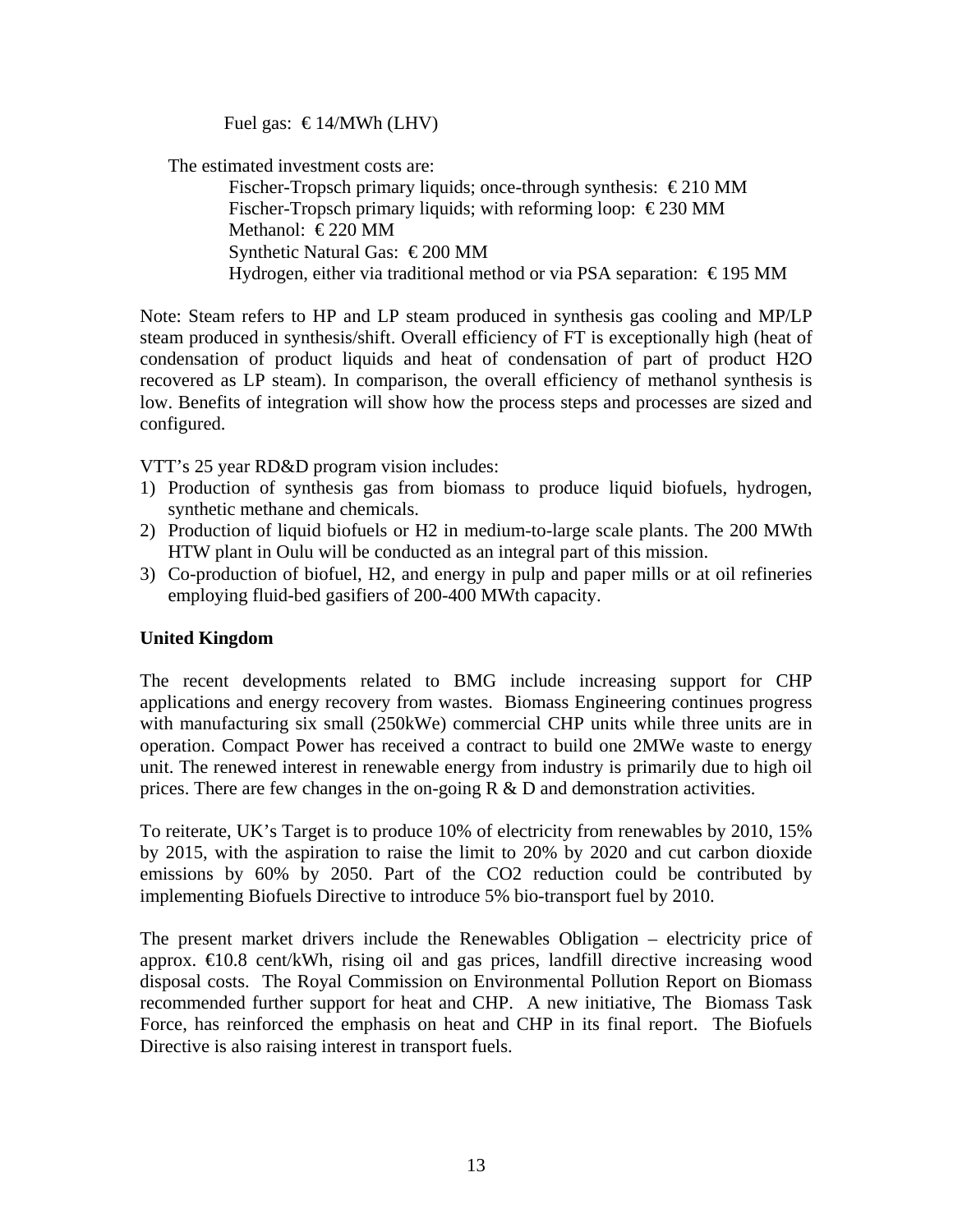The related support measures for biomass include market support for electricity through Renewables Obligation (including waste gasification), tax exemptions for transport fuels, and a Range of R & D programmes and capital grant support measures. These consist of:

- 1) £66MM bio-energy capital grants
- 2) £29MM energy crops scheme
- 3) £3.5MM infrastructure scheme
- 4) £10MM clear skies (domestic)
- 5) £30MM advanced energy from waste demonstrators
- 6) £2MM/year DTI R & D plus university funding

The tipping-fee for solid wastes range from £45 to £65/tonne. The higher price is paid for medical wastes. Construction of three large combustion plants should start in the next few months.

The near-term growth in renewable energy is dominated by on- and off-shore wind mills. The barriers for biomass are the same: high investment cost, requirement for long term power purchase agreement (difficult to obtain under RO system), the need for long term fuel supply contracts, and lack of general familiarity with biomass technologies. The additional barriers for BMG include poor reputation of the technology (from ARBRE demonstration), poor evidence of reliability, high purchase cost, lack of mass market to support volume production, the large up-front engineering costs claiming that each project is unique, environmental concerns with discharges to water and air, and the high cost and institutional difficulty to establish grid connection.

Research and development: R & D Work and some related activities are given below:

Biomass Engineering Ltd

- 1. Three BMG power generation systems are in successful operation
- 2. Ceramic filter investigation complete and successful
- 3. Microturbine complete and successful
- 4. Fuel flexibility in Downdrafts ongoing and successful
- 5. Process scale-up to a 250KWe CHP units using waste wood from furniture factories in Lancashire

Biomass Engineeriung is now in the process of evaluating ceramic filters from Pall-Schumacher, Tenmat, and Madison Filter Co.,

### Exus Energy

- 1. Commissioning of Blackwater Valley, complete with interesting results
- 2. Catalytic clean up of IC engine exhaust complete and successful

### Siemens Industrial Turbines, Lincoln

- 1. Development of gas turbines for biomass gasification applications in progress
- 2. Combustion plus high mass flow power turbine technology development in progress
- 3. Focus on MCV fuel gas applications due to increasing interest from waste pyrolysis sector.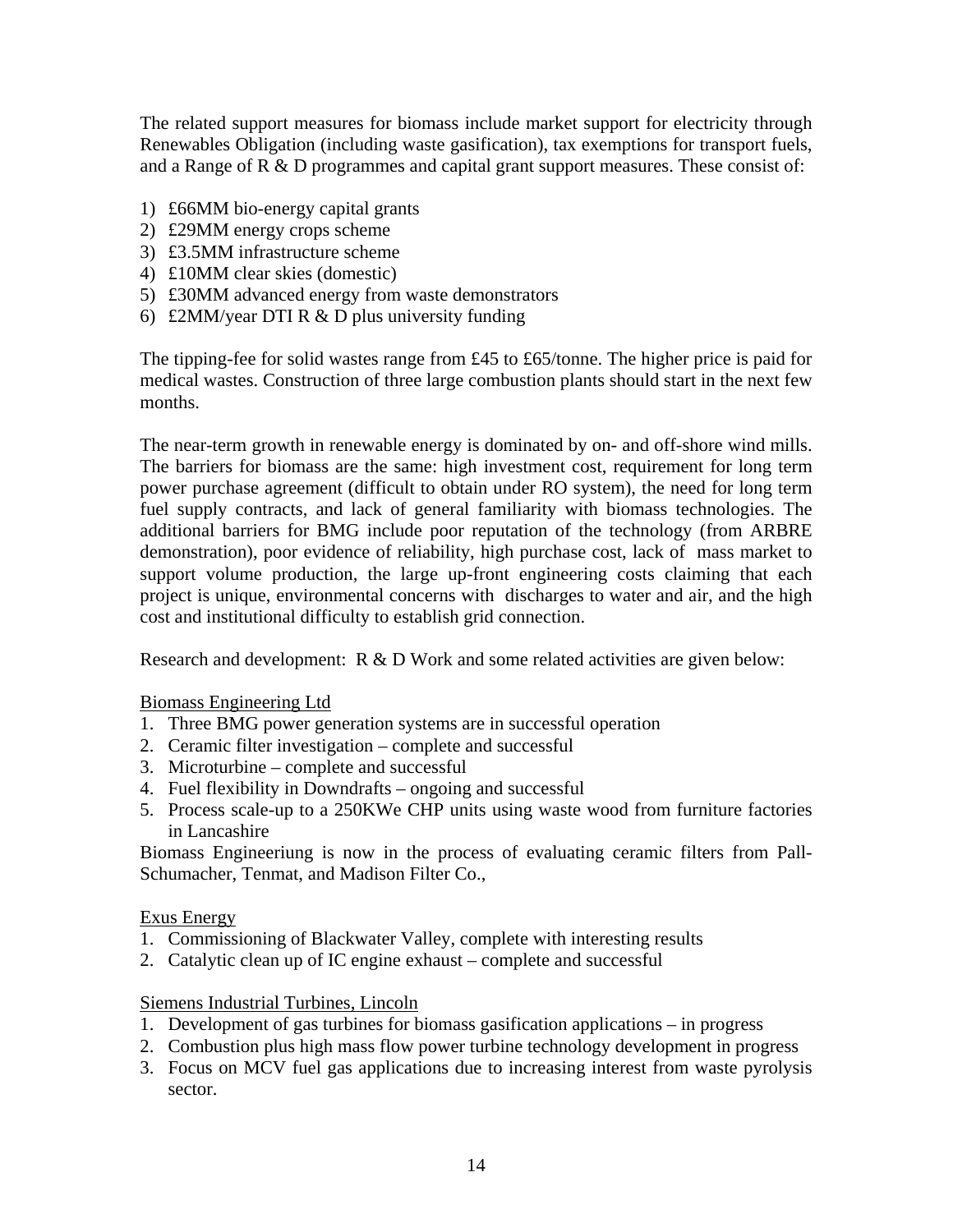# Rural Generation

- 1. Integration of downdraft gasifier with microturbines in progress Problems following Bowman insolvency - restructuring to use different turbine and catalytic burner, QU Belfast.
- 2. The Northern Ireland gasifier is operating successfully for 14 hours per day.

# Compact Power

- 1. Experiments to investigate the effects of preheat on two stage process in progress.
- 2. Development of a less expensive biomass version of waste to energy process in progress

## Supergen (Web site http://www.supergen-bioenergy.net )

Aston University as the lead contractor coordinates research at six universities and research institutes, and five industrial partners. Program includes six tasks:

- 1. Process and techno-economic assessment
- 2. Fuel specification and matching to conversion
- 3. Thermal reactor modelling
- 4. Minimisation of engineering risk
- 5. Co-firing and co-processing biomass
- 6. Network of British Biomass and Bio-energy Forum

## Current and proposed installations:

Winbeg 1: A 22MWe, FERCO combined cycle gasification plant with Siemens gas turbine is proposed for Devon. The fuel is a mix of energy crops, agricultural and forestry residues. Support comes from £11.5 MM Capital Grant plus Renewable Obligation. The expected start date of 2006 is delayed due to lack of permits and local opposition to build the plant.

Medium-scale 7MWe CHP Rotating Kiln Gasifier in Gloucestershire: The plant will include Eco-tran equipment, reciprocating engines and use agricultural and forestry biomass as feed materials. Revenues will be derived from heat sale to nearby sawmill for drying wood. Support comes from £2MM Capital Grant plus Renewable Obligation. The anticipated start date is in 2006. Although granting permits are delayed, it is anticipated that the project will move ahead.

Small Modular CHP: Ballymena – Biomass Engineering 60kWe plant exceeded 10,000 hours of operation

Lancashire farm – Biomass Engineering 250kWe plant has logged in 4,000 hours of operation

Brook hall – Rural Generation 100kWe plant has exceeded 15, 000 hours of operation.

BEDZED – Exus Energy 100kWe plant, completed 5,000 hours of operation.

Killwaughter - Exus Energy 300kWe plant.

Blackwater Valley - Exus Energy - 200kWe plant.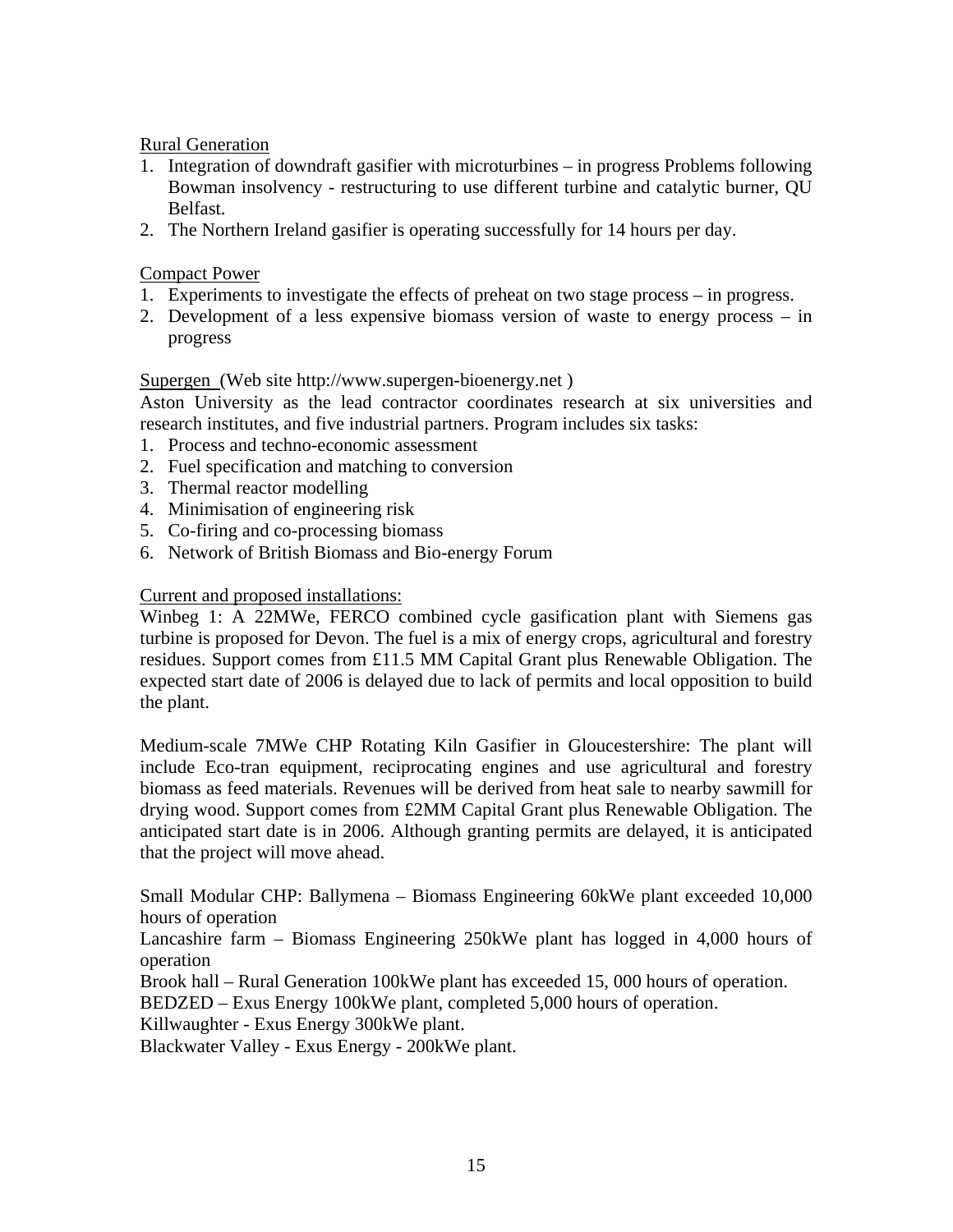Compact Power – Bristol: This plant has completed three years of commercial operation on wastes with excellent emissions performance. A new 2MWe demonstration is planned for next year.

Additional information on the UK Projects is available at : http://www.dti.gov.uk/publications/, Click on "Browse" then Energy - New and Renewable: biomass

# **Day 3: Wednesday, September 28, 2005: HSE Workshop**

A summary report is under preparation jointly with European GasNet.

# **STRUCTURE AND GUIDELINES FOR FUTURE TASK MEETINGS**

The Task Members discussed the structure and the general program for the FUTURE semi-annual Task Meetings. The consensus recommendations are given below.

- 1. All Task members are urged to devote three full days to the Task Meeting. Late arrivals and early departures by Task Members diminish the value of group discussions and they also tend to interrupt the on-going proceedings.
- 2. In order to engage Task Members in discussion on technical issues and country activities, schedule these discussions along with other Task related matters for the **first day** of a three-day Task Meeting.
- 3. Day 2 should be set-aside for Task Workshop and Day 3 either for a plant/site visit or continuation of technical discussions, Country Reports and if required to extend the Workshop to a more than 1 day event.
- 4. In case there is no plant/site visit, the Task Leader should seek the majority concurrence of Task Members to move the Workshop to the 3rd day, so that there is continuity in discussion on matters from Day 1 that could be extended to Day 2.
- 5. To present detailed **technical** Country reports, allot adequate time and split these reports into 5 for each of the two semi-annual Task Meetings.
- 6. Develop an agenda with time assignments for all technical presentations and use the balance of time for the remaining 5 Country reports.
- 7. Plant/site visit is not a necessity for each Task Meeting. Visits should be scheduled primarily to see **new** and **informative** operations.

### **TASK DELIVERABLES**

The reports for Workshops 1, 2, 3 and 4 are now under preparation.

# **FUTURE TASK MEETINGS**

The schedule for the remaining two Task Workshops, for the current triennium, is as follows:

Spring 2006**:** June 5-7. 2006, Workshop on Biomass Gasification Gas Clean-up – Freiberg, Germany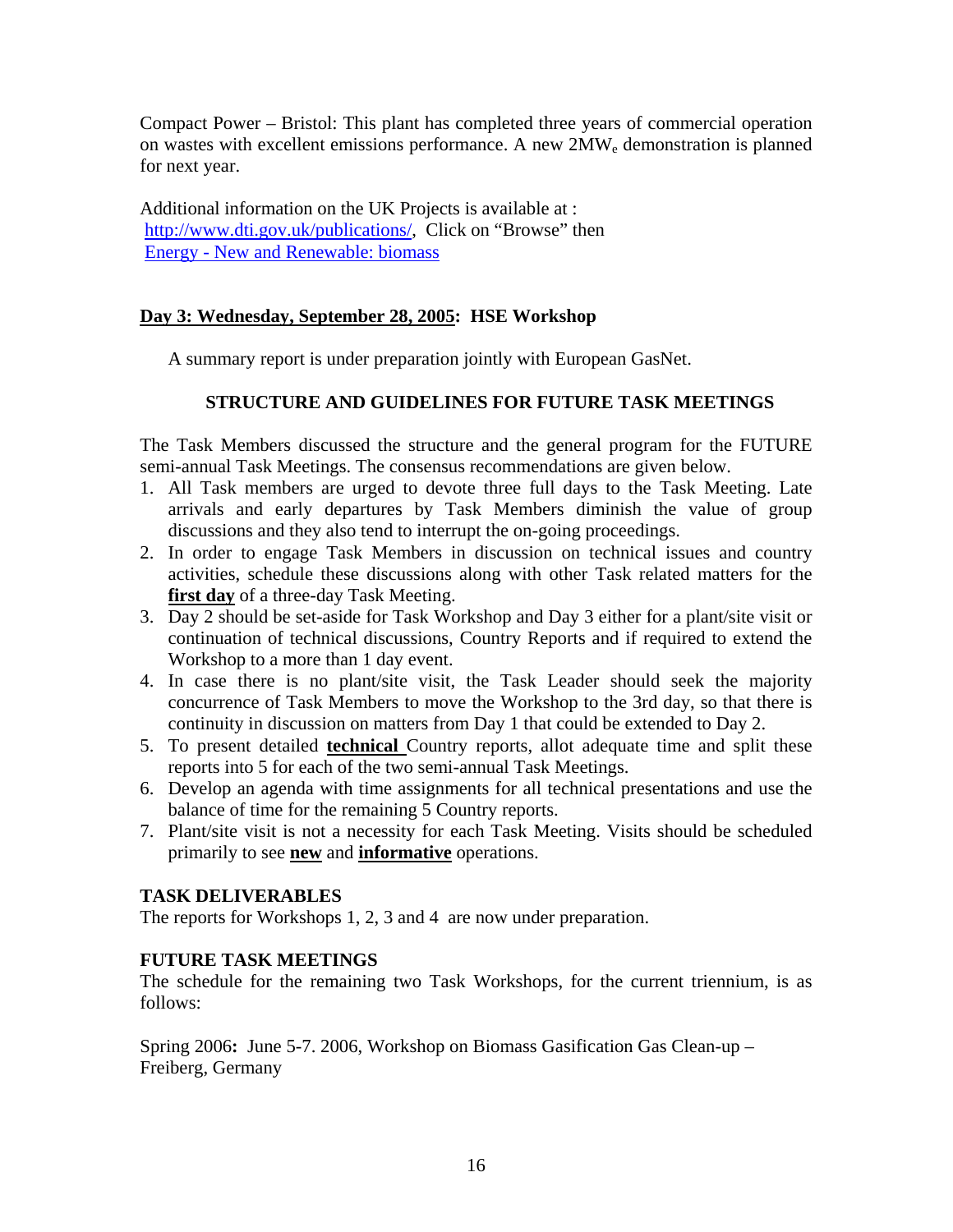Fall 2006: October 16-18, 2006, Workshop on Biomass Gasification Success Stories and Lessons Learnt, Chicago, IL., and NREL, Golden, CO, USA

The semi-annual task meetings will be held in conjunction with these workshops.

# **Attachment 1**

# List of Participants in the HSE Impact of Small-Scale BMG TASK MEMBERS AND WORKSHOP PARTICIPANTS

- 1. Eckhard Dinjus, DE
- 2. Ruedi Buhler, CH
- 3. Martin Wittrup Hansen, DK
- 4. Henrik Christiansen, DK
- 5. Chris Williamson, NZ
- 6. Suresh Babu, USA
- 7. Reinhard Rauch, AT
- 8. Bram van der Drift, NL
- 9. Emanuelle Scoditti, IT
- 10. Nick Barker, UK
- 11. Pekka Simmell, FI
- 12. Nader Padban, TPS, SE
- 13. Hermann Hoffbauer, AT

# SPEAKERS & CHAIRMEN

- 1. G. Herdin, GE Jenbacher, Austria
- 2. B. Schaffernak, Styrian Government, Austria
- 3. K. Jonsson, Lund University, Sweden
- 4. L. Cusco, Health and Safety Laboratory, UK
- 5. H. Timmerer, Technical University, Graz, Austria
- 6. A.Hofmann, ATB, Austria
- 7. T.Koch, TK Energie, Denmark
- 8. H. Knoef, BTG, The Netherlands
- 9. F. Lettner, Technical University, Graz, Austria
- 10. E.Oettel, FEE, Germany
- 11. M. Schaub, CTU/Pyroforce, Switzerland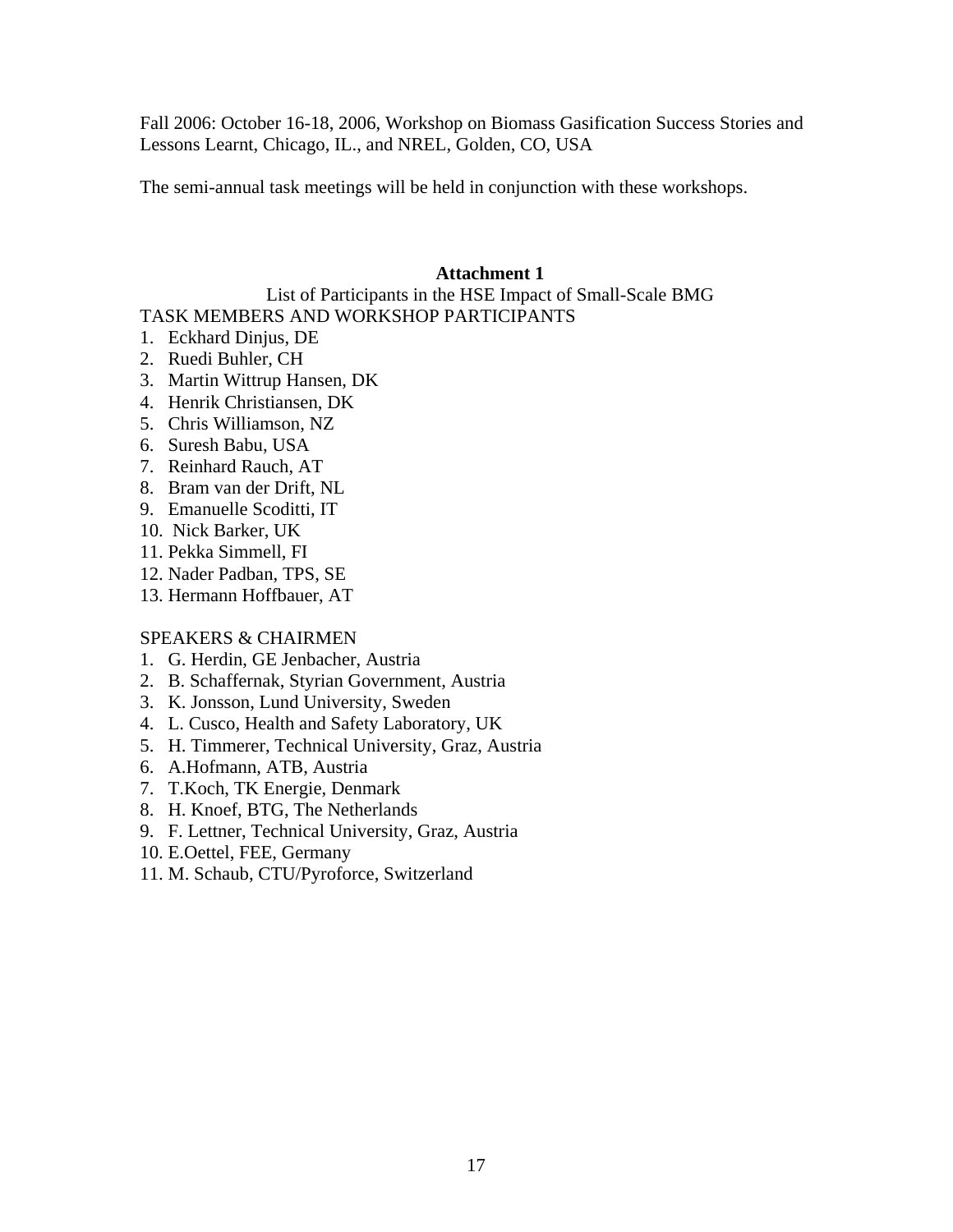## **Attachment 2**  IEA Bioenergy Agreement: 2004-2006 Task 33: Thermal Gasification of Biomass Fall 2005 Meeting Innsbruck, Austria **September 26-28, 2005 Agenda**

**Sunday, Sept. 25:** Arrive at Hilton Innsbruck Hotel, Salurner Strasse 15, A-6010, Innsbruck, Austria, Tel: +43 (0) 512 59 350, Fax: +43 (0)512 5935220, <www.hilton.com>

**Day 1, Monday, September 26**: Task Meeting. Location: Hilton Innsbruck Hotel, Salurner Strasse 15, A-6010, Innsbruck, Austria, Tel: +43 (0) 512 59 350, 9:00 AM- Introduction, S.P. Babu Review and Approve Agenda Review and Approve Minutes from Spring 2005 Task Meeting, held in Stockholm, Sweden 9:00 AM – Detailed Country Reports **Germany** – Eckhard Dinjus, ITC, DE **Austria –** R. Rauch, TUV, AT **Denmark –** Henrik Christiansen, DEA, DK **European Commission –** Maria Fernandez-Guitierrez, EC/Suresh Babu, Task 33 **Italy –** Emanuelle Scoditti, ENEA, IT **New Zealand –** Chris Williamson, Univ. of Canterbury, NZ **Switzerland –** Ruedi Buhler, U+E/Serge Biollaz, PSI, CH **Sweden** – Nader Padban, TPS, SE **USA** – Richard Bain, NREL, USA/Suresh Babu, Task 33 **Finland** – Pekka Simmell, VTT, FI **The Netherlands** - Bram van der Drift, ECN, NL **United Kingdom** – Nick Barker, AEAT, UK **(Coffee breaks around 10:30 AM and 3 PM, Lunch at Noon)** 5 PM – Wrap-up for the Day

6 PM – Task Dinner

**Day 2, Tuesday, September 27**: Task Meeting. Location: Hilton Innsbruck Hotel 9:00 AM- Introduction, S.P. Babu

**Small-scale Biomass Gasification Systems** – Nick Barker, AEAT, UK (case studies from FI, Pekka Simmell, FI and from China, Emanuele Scoditti, IT – On request)

**WS 1 Draft Report on: Short, medium and long term perspectives of biomass gasification technologies**, Suresh Babu, Task 33  **WS 2 Draft Report on: Gas Cleaning & Gas Engines for Small-scale Applications,** Martin Wittrup Hansen, Force Technologies, DK

**WS 3 Draft Report on:** BMG Synthesis Gas Conversion– Bram van der Drift, ECN, NL